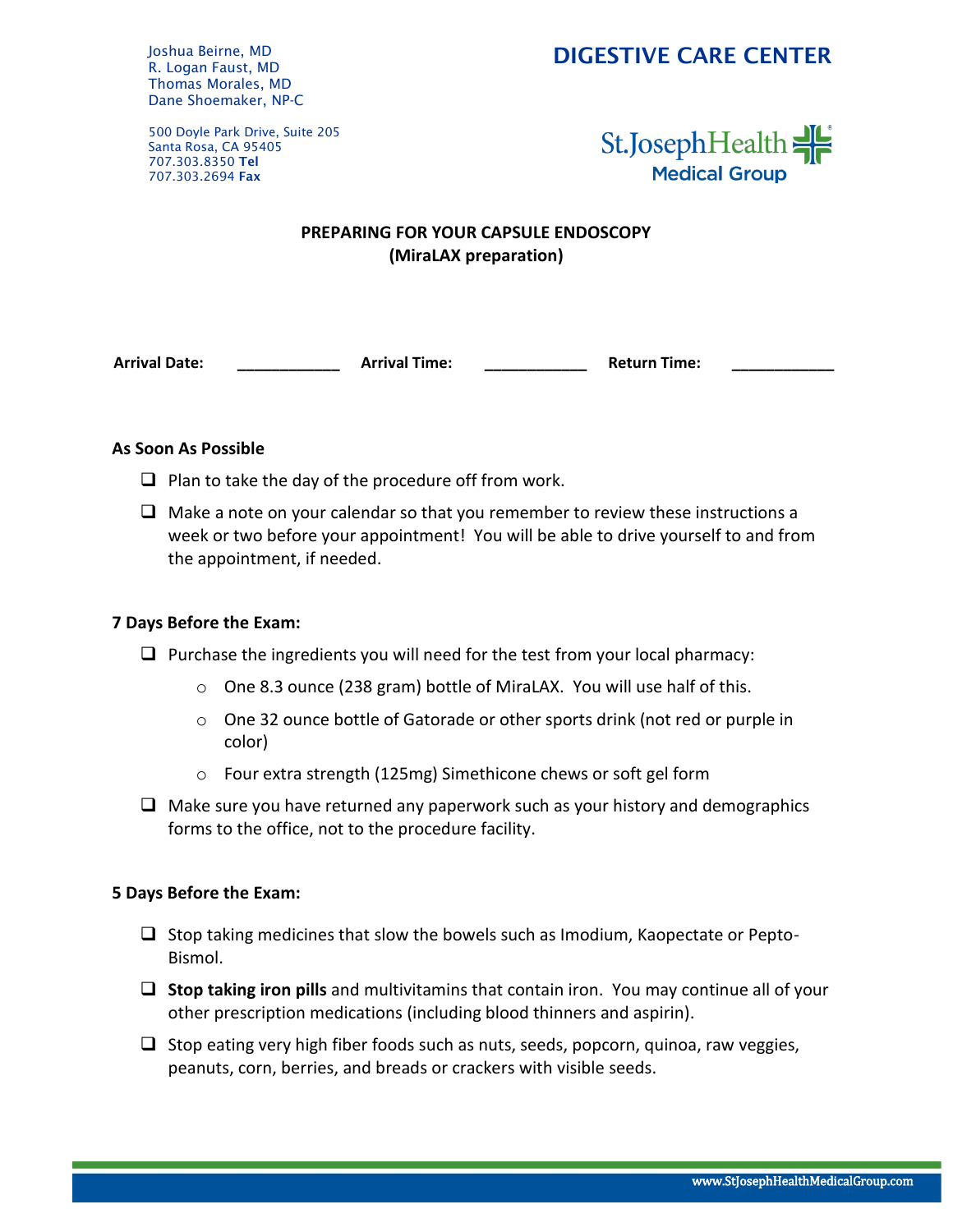Joshua Beirne, MD R. Logan Faust, MD Thomas Morales, MD Dane Shoemaker, NP-C

## DIGESTIVE CARE CENTER

500 Doyle Park Drive, Suite 205 Santa Rosa, CA 95405 707.303.8350 Tel 707.303.2694 Fax

St.JosephHealth **Medical Group** 

### **1 Day Before the Exam (Begin the prep):**

- ❑ Start this day by adding 1/2 of the MiraLAX 8.3 ounce bottle to the 32 ounce bottle of sports drink such as Gatorade. Shake well until dissolved and then refrigerate.
- ❑ You may have breakfast and lunch before 1pm. Try to avoid high fiber foods such as cereals in the morning. Eggs, noodles, mashed potatoes and soups are good choices.
- ❑ After 1pm, begin a liquid diet. Do not eat anything solid. Drink only liquids the rest of the day and evening. Examples of liquids include: coffee, tea, (both without any milk or milk products), Jell-O, popsicles, sports drinks (nothing red, orange or purple in any product), broth, white grape juice, white cranberry juice, apple juice, soda, vitamin waters (not colored). More liquids will result in a better preparation and keep you hydrated and feeling less hungry!
- $\Box$  The only exception to clear liquids is that you may also drink Boost, Ensure or Odwalla beverages (white colored, such as vanilla, only) until 5 pm. Use the sugar free version if needed. **After 5 pm only clear liquids are allowed, no exceptions.**
- ❑ **If you are diabetic** and taking insulin or using an insulin pump, use ½ your daily dosage today. If you are taking oral diabetic medications, take ½ the dosage you usually take. **Otherwise, take your regular medications.**
- ❑ **In the evening, around 6 pm, start your laxative:**

Step 1: Drink one glass every 10-15 minutes until you have completed **the entire container**.

Step 2: Take two (2) of your simethicone as you reach the end of the laxative. The exact timing isn't critical and you can't really make a mistake as long as you take them.

- Nausea, bloating, cramping and vomiting may occur but are uncommon and would be uncomfortable but not worrisome. If it does happen, take a break from drinking the prep for 30 minutes. Resume drinking until it is all finished, taking breaks as needed.
- You will likely have a few bowel motions either this evening or in the morning. Don't worry if this does not happen. Everyone is different.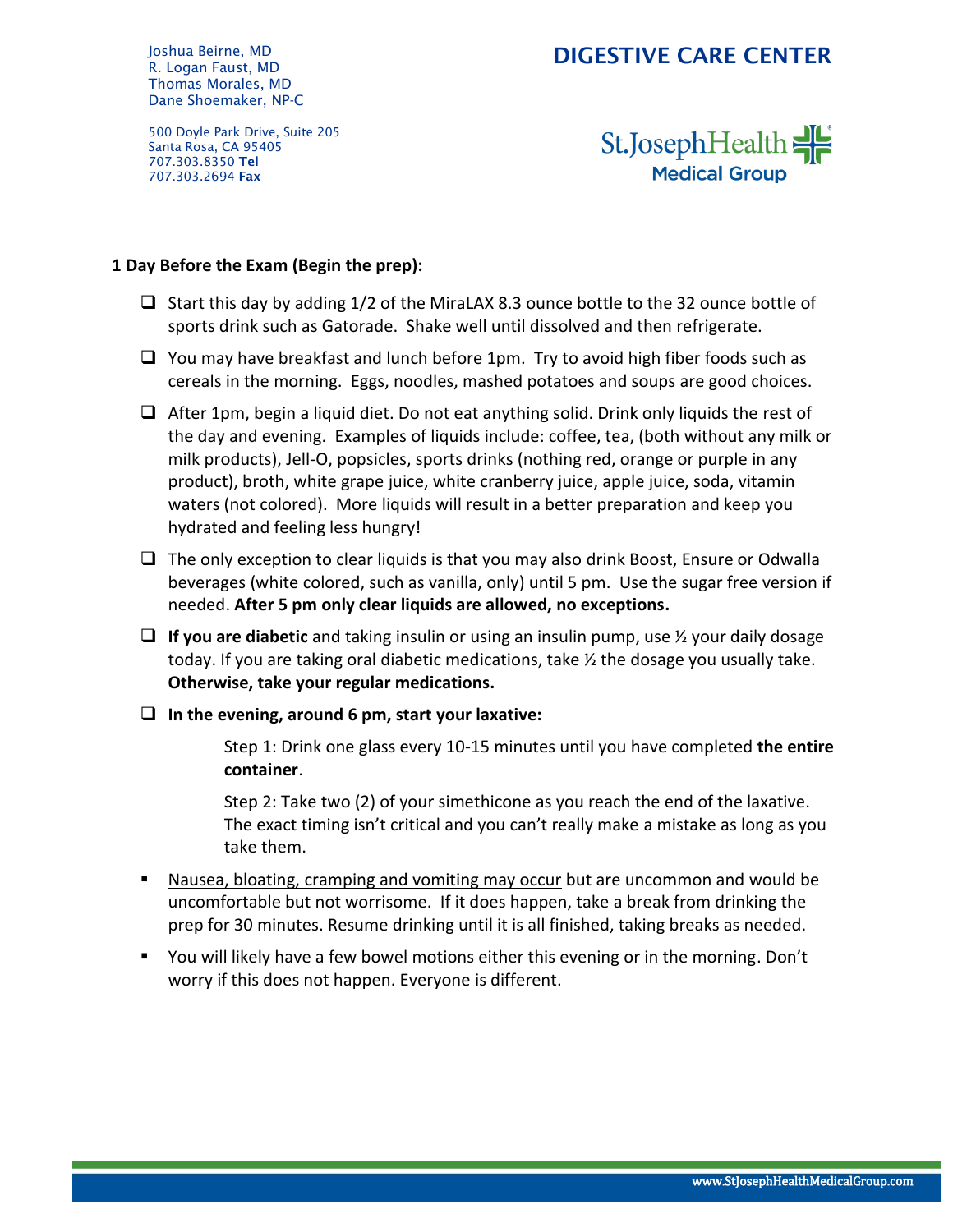## DIGESTIVE CARE CENTER

Joshua Beirne, MD R. Logan Faust, MD Thomas Morales, MD Dane Shoemaker, NP-C

500 Doyle Park Drive, Suite 205 Santa Rosa, CA 95405 707.303.8350 Tel 707.303.2694 Fax

# St.JosephHealth **Medical Group**

### **On the Day of Your Procedure:**

- $\Box$  You may have sips of water with any of your prescription medications early this morning. Now is the time to take the remaining 2 simethicone chews. Apart from sips of water with your medications, **do not drink anything beginning 2 hours before the exam until you arrive at the office!**
- ❑ **If you are diabetic**, you may again take about half of your usual daily diabetic medication as you will be able to drink liquids again 2 hours after the procedure starts.
- $\Box$  Wear loose comfortable clothing that will make it easy to wear a recording device around your hips.

### **After your Procedure:**

- $\Box$  Do not eat or drink for two hours after swallowing the capsule. You may drive yourself home if you like.
- ❑ After 2 hours have passed, you can start a clear liquid diet, avoiding red and purple colored liquids.
- $\Box$  After 4 hours have passed you may have a light lunch
- $\Box$  At the end of the day or the next morning (as instructed by the staff) return to the office to have the recorder and sensor belt removed.
- $\Box$  In the evening you may return to a normal diet.
- ❑ You can check your stool over the next several days to see when the capsule passes but it is disposable and can be flushed. You do not need to save or retrieve the capsule!
- ❑ **After swallowing the capsule and until the time that it passes you must not have an MRI examination** as the capsule contains metal.